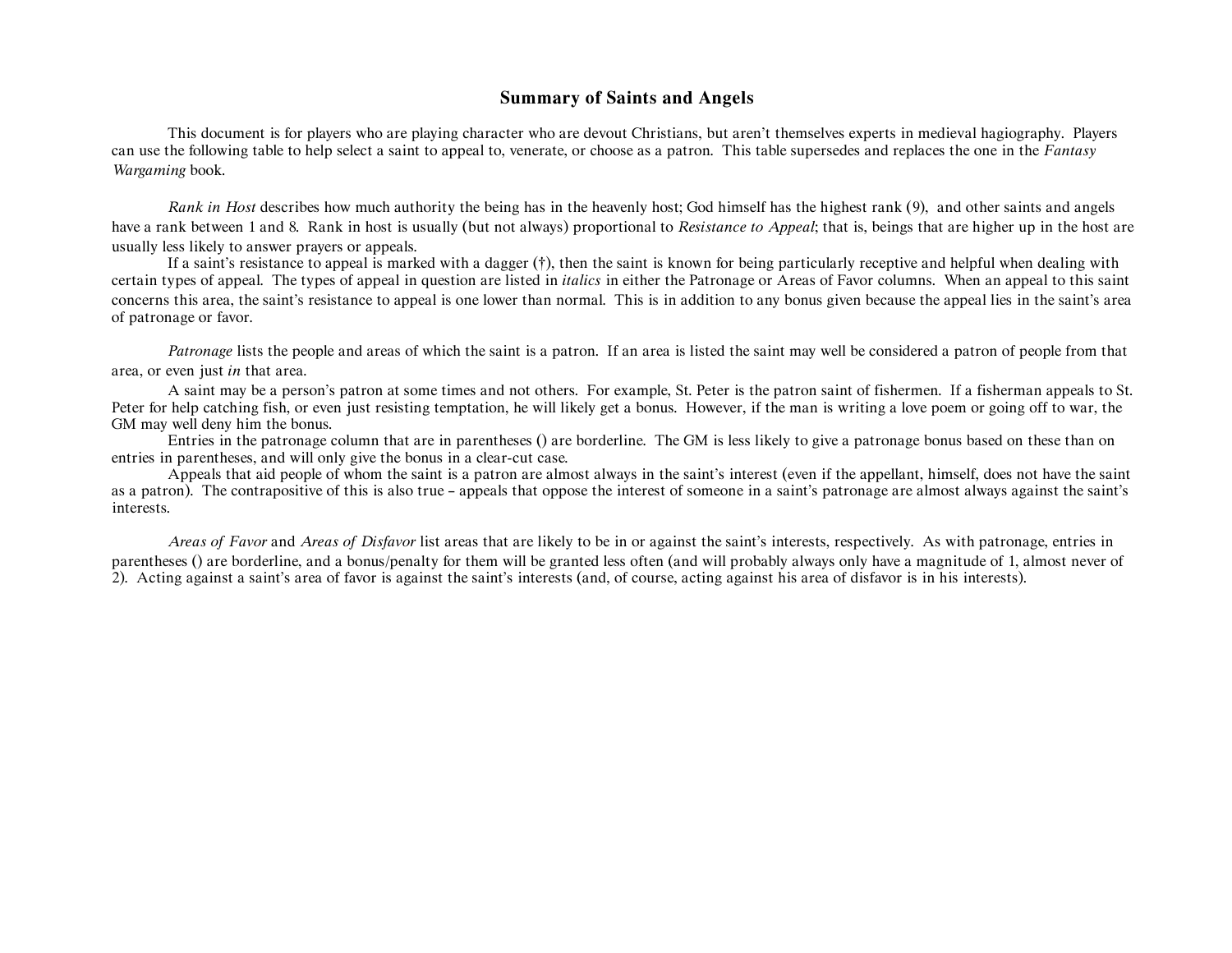| <b>Power</b>        | Resistance<br>to Appeal | Patronage                                                                                  | <b>Areas of Favor</b>                                                                                                                 | <b>Areas of Disfavor</b>                                                  | <b>Notes</b>                                                                              |
|---------------------|-------------------------|--------------------------------------------------------------------------------------------|---------------------------------------------------------------------------------------------------------------------------------------|---------------------------------------------------------------------------|-------------------------------------------------------------------------------------------|
| God                 | 7                       | (Popes, kings, emperors)                                                                   | none                                                                                                                                  | Rebellion                                                                 | Rank in Host = $9$                                                                        |
| Virgin Mary         | 5                       | none                                                                                       | Intercession with God for any purpose,<br>virginity, motherhood, forgiveness                                                          | Sex                                                                       | Rank in Host = $8$                                                                        |
|                     |                         |                                                                                            | <b>The Three Great Archangels</b><br>(Rank in Host = $7$ )                                                                            |                                                                           |                                                                                           |
| Michael             | 7                       | Germany, the sick                                                                          | Healing, combat against dragons or demons                                                                                             | Evildoers, nonchristians                                                  |                                                                                           |
| Gabriel             | 6                       | Trumpeters, (heralds)                                                                      | Annunciation, messages, prophecy, revelation                                                                                          | none                                                                      |                                                                                           |
| Raphael             | 6                       | Healers, matchmakers                                                                       | Any healing, but especially against blindness                                                                                         | none                                                                      |                                                                                           |
|                     |                         |                                                                                            | The Twelve Apostles and Other Great Saints<br>(Rank in Host = $6$ )                                                                   |                                                                           |                                                                                           |
| Andrew              | 5                       | Scotland, Greece, Scythia<br>Minor (i.e., modern<br>Romania), fishermen and<br>fishmongers | none                                                                                                                                  | none                                                                      | "St. Andrew's cross" is<br>not yet the standard<br>icon, though it is used<br>in Scotland |
| Bartholemew         | 5                       | Armenia, Lipari (an island<br>off Sicily), tanners, trappers,<br>and leatherworkers        | Medicine and hospitals, particularly twitching<br>and other nervous disorders; making things<br>heavier or lighter, (missionary work) | none                                                                      |                                                                                           |
| James the<br>Great  | 5                       | Spain, pilgrims                                                                            | none                                                                                                                                  | none                                                                      |                                                                                           |
| James the<br>Less   | 5                       | Apothecaries, fullers,<br>hatmakers, dying people                                          | none                                                                                                                                  | none                                                                      |                                                                                           |
| John                | 5                       | Writers, booksellers,<br>theologians                                                       | Protection from burns or poison, (Healing the<br>sick)                                                                                | none                                                                      |                                                                                           |
| John the<br>Baptist | 5                       | Florence and Genoa, souls in<br>Purgatory                                                  | (Preaching, baptism, conversion of non-<br>Christians, monks and nuns, martyrdom)                                                     | (Worldly affairs)                                                         |                                                                                           |
| Jude                | 4                       | Armenia                                                                                    | Desperate cases and lost causes; hospitals                                                                                            | none                                                                      | Obscure                                                                                   |
| Matthias            | 5                       | Tailors and carpenters                                                                     | Protection from smallpox                                                                                                              | none                                                                      |                                                                                           |
| Matthew             | 5                       | Tax collectors, (other civic<br>officials or people who<br>handle money)                   | none                                                                                                                                  | none                                                                      |                                                                                           |
| Peter               | 5                       | The Pope, fishermen,<br>netmakers, shipwrights,<br>harvesters, locksmiths,<br>masons       | Organization and leadership, particularly<br>within the church, longevity                                                             | Violence, even against<br>enemies of the Church;<br>intellectual pursuits |                                                                                           |
| Philip              | 4                       | <b>Bakers</b>                                                                              | Feeding the poor                                                                                                                      | none                                                                      |                                                                                           |
| Paul                | 5                       | Missionaries, (letter-writers,<br>reformed persecutors of<br>Christians, tentmakers)       | (Visions)                                                                                                                             | (Jews and Jewish law)                                                     |                                                                                           |
| Simon the<br>Zealot | 5                       | Sawyers, curriers and tanners                                                              | none                                                                                                                                  | none                                                                      |                                                                                           |
| Thomas              | $\overline{4}$          | Architects and builders, the<br>east [India], (twins, doubters<br>and skeptics)            | none                                                                                                                                  | (Blind faith)                                                             |                                                                                           |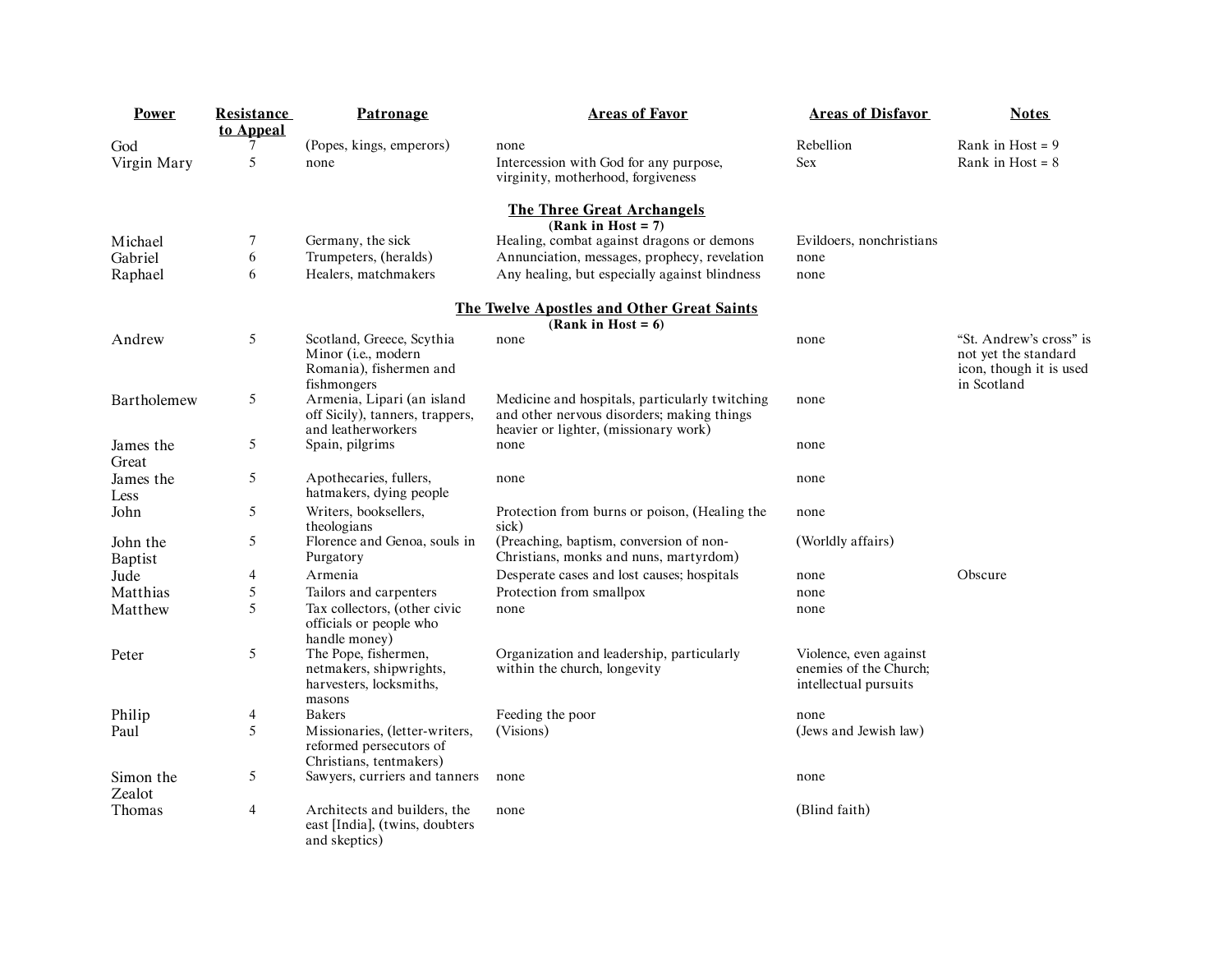| Power                   | <b>Resistance</b><br>to Appeal | Patronage                                                                       | <b>Areas of Favor</b>                                                                                                                                              | <b>Areas of Disfavor</b>                                                                 | <b>Notes</b>                                               |
|-------------------------|--------------------------------|---------------------------------------------------------------------------------|--------------------------------------------------------------------------------------------------------------------------------------------------------------------|------------------------------------------------------------------------------------------|------------------------------------------------------------|
|                         |                                |                                                                                 | The Evangelists and Other Major Saints<br>(Rank in Host = $5$ )                                                                                                    |                                                                                          |                                                            |
| Ambrose                 | $\overline{4}$                 | Milan, beekeepers and<br>chandlers                                              | Bees, education, (eloquence, peaceful conversion<br>of heretics, charity to the poor, reform and<br>innovation, religious music, voluntary vows and<br>dedication) | (Heretics and pagans,<br>particularly sacrifices;<br>constrained vows and<br>dedication) |                                                            |
| Anthony                 | 4                              | Ascetics, monks, and<br>hermits, particularly<br>anchorites                     | Protection from temptation (particularly sloth<br>and lust), wild beasts, and disease (particularly<br>shingles); survival in deserts                              | Society and worldly<br>affairs                                                           |                                                            |
| Athanasius              | 4                              | (Exiles, the banished, and the<br>wrongly accused)                              | none                                                                                                                                                               | (Reason and<br>speculation)                                                              |                                                            |
| Augustine               | 4                              | Theologians                                                                     | Orthodoxy, (just war)                                                                                                                                              | Excess; sex and lust;<br>heresy; antisemitism,<br>particularly violence                  |                                                            |
| Basil                   | 4                              | Cappadocia, church and<br>hospital administrators                               | Exorcism, (appeals for information, moderation<br>in monasticism, orthodoxy)                                                                                       | (Heretics)                                                                               |                                                            |
| Bede the<br>Venerable   | 4                              | Durham, England; English<br>writers and historians                              | (Education and study)                                                                                                                                              | none                                                                                     |                                                            |
| Benedict                | 4                              | Monks, nuns, hermits,<br>schoolchildren                                         | Protection from poison, temptation, and<br>witchcraft; solemn religious vows                                                                                       | Cities and towns,<br>hedonism and<br>dissoluteness                                       |                                                            |
| Catherine               | 3†                             | Wheelwrights, potters,<br>spinners, millers, knife<br>grinders, torture victims | <i>Protection from sudden death, (conversion)</i>                                                                                                                  | (marriage)                                                                               |                                                            |
| Christopher             | $4\dagger$                     | Travelers, ferrymen, porters,<br>and bachelors                                  | <i>Protection from plague, (feats of strength)</i>                                                                                                                 | none                                                                                     | Very popular                                               |
| Cyril of<br>Alexandria  | 4                              | Africa, particularly Egypt                                                      | (Procedural, as opposed to doctrinal, church<br>affairs; faith in opposition to reason; angry<br>mobs opposing the enemies of the church)                          | Jews, science and<br>scientists                                                          |                                                            |
| Cyril of<br>Jerusalem   | 4                              | none                                                                            | Orthodoxy, authority of the Roman church,<br>communion                                                                                                             | Jews, heretics, and<br>pagans                                                            |                                                            |
| Cyril and<br>Methodius  | 4                              | Europe,. Slavs                                                                  | (Writing, laws, learning and teaching, authority<br>of the pope as opposed to the episcopacy)                                                                      | (Jews)                                                                                   |                                                            |
| Ephrem                  | 4                              | Spiritual leaders, (Asian and<br>Syrian Christians)                             | (Writing, hymns, inspiration, journeys)                                                                                                                            | (Heresy, sex)                                                                            |                                                            |
| George                  | 5†                             | Knights, the sick                                                               | Chivalry, defense of the helpless, health of<br>domestic animals                                                                                                   | none                                                                                     | Not patron saint of<br>England; dragon story<br>is obscure |
| Gregory the<br>Great    | 4                              | (Anglo-Saxons)                                                                  | (The papacy, authority of the Roman church,<br>monasticism, law and justice)                                                                                       | (Heathens and pagans,<br>non-Roman Christian<br>churches)                                |                                                            |
| Gregory of<br>Nazianzus | 4                              | none                                                                            | (Oratory and philosophy)                                                                                                                                           | none                                                                                     |                                                            |
| Hilary of<br>Poitiers   | 4                              | West Britain, including<br>Cornwall                                             | (Christian contemplation and writing)                                                                                                                              | (Heresy)                                                                                 |                                                            |
| Isidore                 | 3                              | Students, (monastic clergy,                                                     | Learning, knowledge, mathematics, philosophy                                                                                                                       | none                                                                                     |                                                            |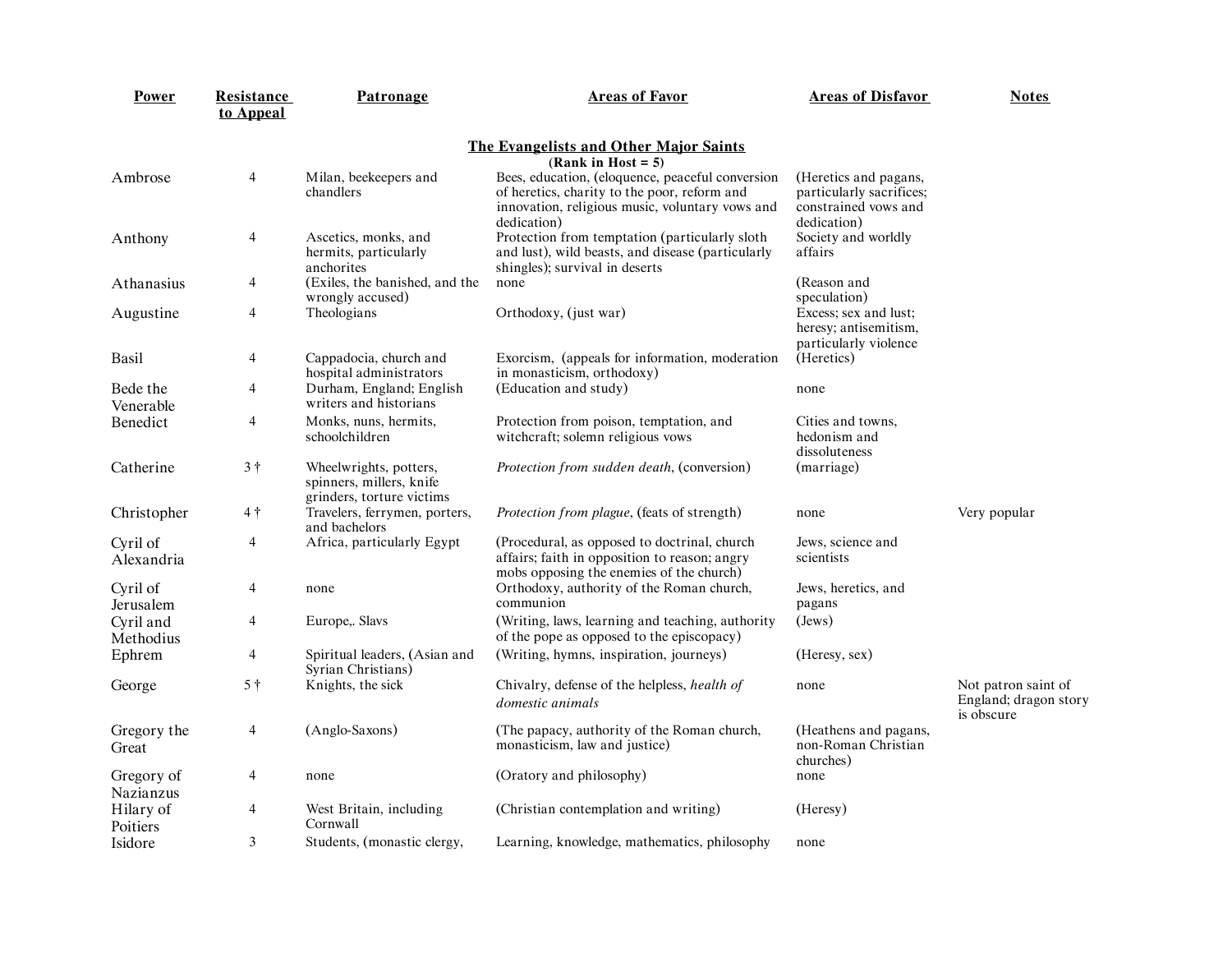| Power                  | <b>Resistance</b><br>to Appeal | Patronage                                                                                              | <b>Areas of Favor</b>                                                                                                     | <b>Areas of Disfavor</b>                                                      | <b>Notes</b>                           |
|------------------------|--------------------------------|--------------------------------------------------------------------------------------------------------|---------------------------------------------------------------------------------------------------------------------------|-------------------------------------------------------------------------------|----------------------------------------|
|                        |                                | when needing protection<br>from secular clergy)                                                        |                                                                                                                           |                                                                               |                                        |
| Jerome                 | 5                              | Librarians, translators,<br>scholars                                                                   | <b>Biblical</b> study                                                                                                     | none                                                                          |                                        |
| John<br>Chrysostom     | 3                              | Constantinople; lecturers,<br>orators, and preachers                                                   | Protection from epilepsy, (charity)                                                                                       | Jews and Jewish law;<br>lavishness, privilege,<br>and wealth; revelry         |                                        |
| John<br>Damscene       | 4                              | none                                                                                                   | none                                                                                                                      | Iconoclasm, Moslems                                                           |                                        |
| Joseph                 | 4                              | Workers, laborers, and<br>craftsmen; (fathers, families,<br>expectant mothers)                         | (Patience, persistence, hard work, a happy<br>death)                                                                      | none                                                                          | Rarely celebrated                      |
| Joseph of<br>Arimathea | 4                              | Undertakers and<br>gravediggers, (British<br>Christians)                                               | Christian burial                                                                                                          | none                                                                          | No connection yet to<br>the Holy Grail |
| Lawrence               | 4                              | Rome, cooks, (the poor,<br>crippled, and blind)                                                        | The Holy Grail, (charity, martyrdom)                                                                                      | none                                                                          | Very popular                           |
| Leo the<br>Great       | 4                              | none                                                                                                   | (Protection of Europe or Christendom as a<br>whole from pagans or infidels; the papacy;<br>authority of the Roman church) | (Heresy)                                                                      |                                        |
| Luke                   | 4                              | Artists and authors                                                                                    | none                                                                                                                      | none                                                                          |                                        |
| Mark                   | 4                              | Venice, Alexandria, Africa                                                                             | Evangelism                                                                                                                | Pagans and Moslems                                                            |                                        |
| Nicholas               | 4                              | Sailors and fishermen, the<br>falsely-accused                                                          | Charity, particularly anonymous                                                                                           | Pagans and heretics,<br>wealth                                                |                                        |
| Patrick                | 4                              | Ireland                                                                                                | none                                                                                                                      | Snakes, secular or<br>political ties or<br>intriuges, (finances and<br>money) |                                        |
| Peter<br>Chrysologus   | 4                              | none                                                                                                   | Homilies, clear and simple language, authority<br>of Rome                                                                 | Long-winded speech                                                            |                                        |
| Sebastian              | 4†                             | Archers, soldiers                                                                                      | Protection from plague                                                                                                    | none                                                                          |                                        |
|                        |                                |                                                                                                        | <b>Saints</b><br>(Rank in Host = $4$ )                                                                                    |                                                                               |                                        |
| Agatha                 | 4                              | Bakers; bellfounders;<br>Catania, in Sicily; unmarried<br>lavwomen                                     | Earthquakes and natural disasters, protection<br>from fire                                                                | Sex                                                                           |                                        |
| Agnes                  | 3                              | Betrothed couples, girls, rape<br>victims, virgins                                                     | Chastity                                                                                                                  | Sex, especially<br>prostitution or rape                                       |                                        |
| Aidan                  | 3                              | Northumbria                                                                                            | Kindness and good manners, protection from<br>fire                                                                        | Sanctimoniousness                                                             |                                        |
| Barbara                | 3†                             | none                                                                                                   | Protection from lightning, fever, and sudden<br>death                                                                     | (Cloistered women)                                                            |                                        |
| Columba                | 3                              | Bookbinders and<br>illuminators; Ireland;<br>missionaries; Scotland,<br>(diplomats, exiles, penitents) | Combat against water monsters, victory in<br>battle                                                                       | Covetousness, especially<br>leading to violence                               |                                        |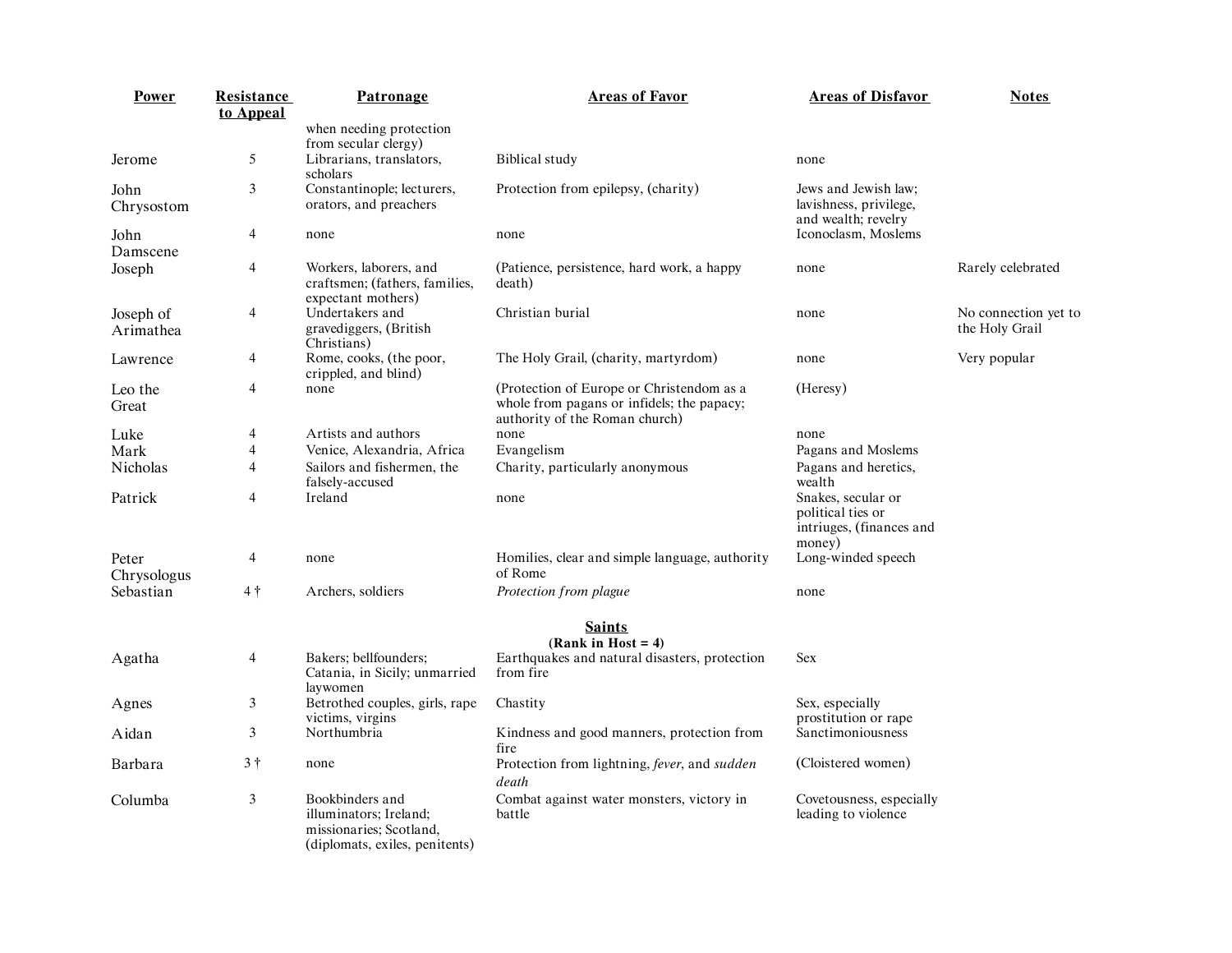| Power                     | Resistance     | Patronage                                                                 | <b>Areas of Favor</b>                                                                                | <b>Areas of Disfavor</b>                                    | <b>Notes</b>                                         |
|---------------------------|----------------|---------------------------------------------------------------------------|------------------------------------------------------------------------------------------------------|-------------------------------------------------------------|------------------------------------------------------|
|                           | to Appeal      |                                                                           |                                                                                                      |                                                             |                                                      |
| Cuthbert                  | 3              | Northumbria                                                               | Asceticism, (healing, insight, persuasion, sea<br>birds)                                             | Worldly power                                               | Obscure outside north<br>England                     |
| David                     | 3              | Wales                                                                     | Asceticism, vegetarianism                                                                            | Alcohol, covetousness,<br>eating meat, personal<br>property | Unrecognized; obscure<br>outside Wales               |
| Dunstan                   | 3              | Smiths/metalworkers                                                       | Church reform, monastic rule, (direct<br>opposition to infernal forces, improvement of<br>peasants)  | Secular clergy                                              | Unrecognized except in<br>England                    |
| Giles                     | $4\dagger$     | Hermits, lepers                                                           | Confession, protection from plague, (deer)                                                           | Secular society                                             |                                                      |
| The Good<br>Thief         | 3              | Prisoners, particularly<br>condemned men; repentant<br>thieves            | none                                                                                                 | none                                                        | Not yet named St.<br>Dismas                          |
| Leonard                   | 3              | Prisoners and captives,<br>women in labor                                 | none                                                                                                 | none                                                        | Obscure                                              |
| Lucia                     | 3              | The blind                                                                 | Vision, chastity                                                                                     | Marriage, sex                                               |                                                      |
| Margaret the<br>Virgin    | 2 <sup>†</sup> | Dying people, exiles, the<br>falsely accused, peasants,<br>pregnant women | Childbirth, protection from kidney disease,<br>(escape from dragons)                                 | none                                                        | Obscure                                              |
| Martha                    | 2              | Servants, slaves, married<br>women, travelers                             | (Taming monsters)                                                                                    |                                                             |                                                      |
| Martin of<br>Tours        | 3              | France, soldiers                                                          | Destruction of pagan shrines, resurrection,<br>(charity to beggars, mercy to heretics, pacifism)     | War, (geese)                                                |                                                      |
| Mary<br>Magdalene         | 3              | Penitents and reformed<br>sinners (particularly women)                    | Protection from sexual temptation                                                                    | none                                                        | $2nd$ most popular female<br>saint, after the Virgin |
| Maurice                   | 3              | Soldiers, particularly<br>infantrymen; armorers and<br>swordsmiths        | Protection from cramps, the Holy Lance                                                               | none                                                        | Very popular                                         |
| Onesimus                  | 3              | (Slaves)                                                                  | Manumission                                                                                          | none                                                        |                                                      |
|                           |                |                                                                           | <b>Minor Saints</b><br>$(Rank in Host = 3)$                                                          |                                                             |                                                      |
| Achatius                  | 2 <sub>1</sub> | Suillace (in southern italy)                                              | Protection from headache                                                                             | none                                                        |                                                      |
| Alexius                   | 3              | Beggars and the very poor                                                 | Poverty                                                                                              | Marriage or other<br>worldly concerns                       | Obscure in the west                                  |
| Blaise                    | 2 <sub>1</sub> | Wool combers                                                              | Protection from throat ailments, especially<br>choking on fish bones; wild beasts; the wool<br>trade | none                                                        |                                                      |
| Brendon                   | 3              | Sailors                                                                   | Discovery, sea travel                                                                                | none                                                        |                                                      |
| Cosmas and<br>Damian      | 3              | Physicians, surgeons, (and<br>other medical practitioners)                | Curing the sick, particularly without being paid                                                     | none                                                        | Twin brothers venerated<br>together                  |
| Crispin and<br>Crispinian | 3              | Cobblers, (tanners and other<br>leatherworkers)                           | none                                                                                                 | none                                                        |                                                      |
| Cyriac                    | $2+$           | (none)                                                                    | Protection from deathbed temptation,<br>(exorcism)                                                   | none                                                        |                                                      |
| Denys                     | $2+$           | France, Paris, those in<br>danger of diabolic possession                  | Protection from frenzy, headaches, rabies, and<br>strife                                             | none                                                        |                                                      |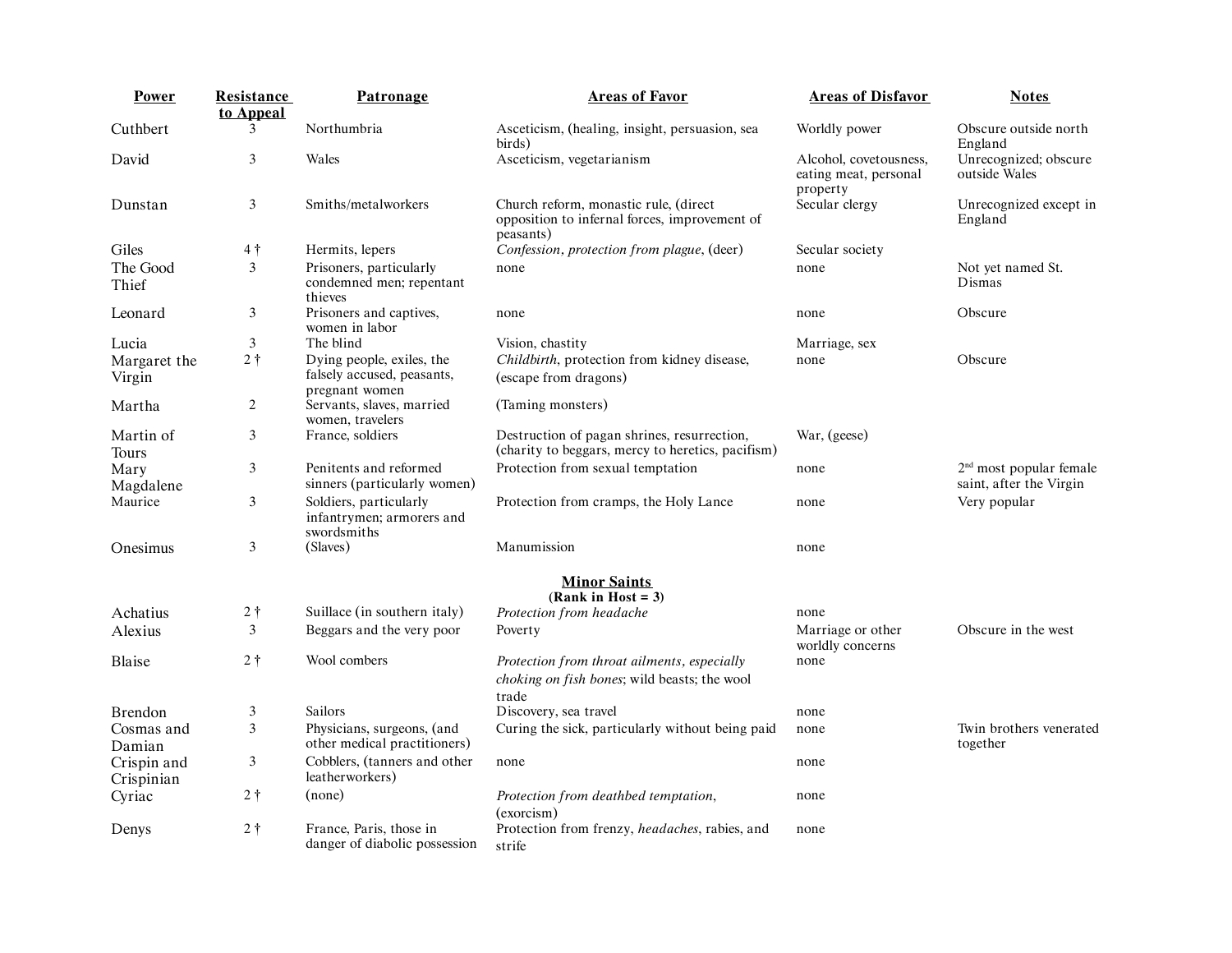| Power                          | Resistance<br>to Appeal | Patronage                                                                                                       | <b>Areas of Favor</b>                                                                                                                                       | <b>Areas of Disfavor</b>                | <b>Notes</b>                                                 |
|--------------------------------|-------------------------|-----------------------------------------------------------------------------------------------------------------|-------------------------------------------------------------------------------------------------------------------------------------------------------------|-----------------------------------------|--------------------------------------------------------------|
| Dympna                         | 2                       | Princesses                                                                                                      | Family happiness, protection from mental<br>illness and possession                                                                                          | Incest                                  | Obscure outside Ireland                                      |
| Edmund the<br>Martyr           | 3                       | England, kings, torture<br>victims                                                                              | Protection from pandemics; wolves                                                                                                                           | none                                    |                                                              |
| Edward the<br>Martyr           | 3                       | none                                                                                                            | (Defense of the church, righteous anger)                                                                                                                    | (Controlling anger,<br>remaining calm)  |                                                              |
| Elmo                           | 3 <sup>†</sup>          | Sailors, Formia and Gaeta<br>[Italian cities]                                                                   | Protection from colic, <i>intestinal disease</i> , labor<br>pain, and pestilence in cattle, (Protection from<br>lightning)                                  | none                                    |                                                              |
| Eloi                           | 2                       | Goldsmiths and jewelers,<br>anyone working with horses                                                          | Horses, (Christian burial for criminals,<br>manumission, self-mortification)                                                                                | Simony                                  |                                                              |
| Eustace                        | 2 <sup>†</sup>          | Hunters, anyone facing trials<br>from a difficult situation                                                     | Protection from family discord and fire                                                                                                                     | Loss of faith when tried                |                                                              |
| Felicity                       | 3                       | Parents who have lost a child<br>to death, widows                                                               | none                                                                                                                                                        | none                                    | Celebrated along with<br>her seven martyred sons             |
| Fiacre                         | 3                       | Gardeners and other<br>agricultural workers                                                                     | Growing medicinal or food plants; relief from<br>venereal disease; healing particularly with<br>herbalism                                                   | Women                                   |                                                              |
| The Four<br>Crowned<br>Martyrs | 3                       | Stonemasons and sculptors                                                                                       | none                                                                                                                                                        | none                                    | Two groups of saints (9)<br>total) venerated<br>collectively |
| Genesius of<br>Arles           | 3                       | Notaries, secretaries, and<br>scribes                                                                           | Protection from dandruff and chilblains                                                                                                                     | none                                    |                                                              |
| Genesius of<br>Rome            | 3                       | Entertainers, particularly<br>actors and comedians;<br>torture victims; converts,<br>particularly from paganism | (Baptism)                                                                                                                                                   | none                                    |                                                              |
| Genevieve                      | 2                       | Paris                                                                                                           | Noncombatants in danger from war, prisoners<br>of war, nuns and other female virgins dedicated<br>to God, (visions and prophecies, relief from<br>ergotism) | Armies and war                          |                                                              |
| Hilda                          | 3                       | none                                                                                                            | Administration, advice, government, improving<br>the common man, teaching                                                                                   | none                                    |                                                              |
| The Holy<br>Innocents          | 3                       | Babies and children                                                                                             | none                                                                                                                                                        | (Kings)                                 | The infants murdered<br>by Herod, venerated<br>collectively  |
| Honoratus                      | 3                       | none                                                                                                            | Bringing or stopping rain, protection from<br>misfortune                                                                                                    | none                                    |                                                              |
| Hubert                         | 2                       | Hunters (The Ardennes,<br>nobility)                                                                             | (Stags)                                                                                                                                                     | none                                    |                                                              |
| Julian the<br>Hospitaller      | $\overline{c}$          | Hospitals and hospitallers,<br>pilgrims and wanderers,<br>repentant murderers, the sick                         | Forgiveness, repentance                                                                                                                                     | Curses, magic, witches                  |                                                              |
| Lambert                        | 3                       | none                                                                                                            | (Marital fidelity)                                                                                                                                          | none                                    |                                                              |
| Menas                          | $\boldsymbol{2}$        | Traveling merchants                                                                                             | none                                                                                                                                                        | none                                    |                                                              |
| Monica                         | 3                       | Wives and mothers                                                                                               | Patience, wifely obedience                                                                                                                                  | Dissolute and<br>debaucherous behavior, |                                                              |